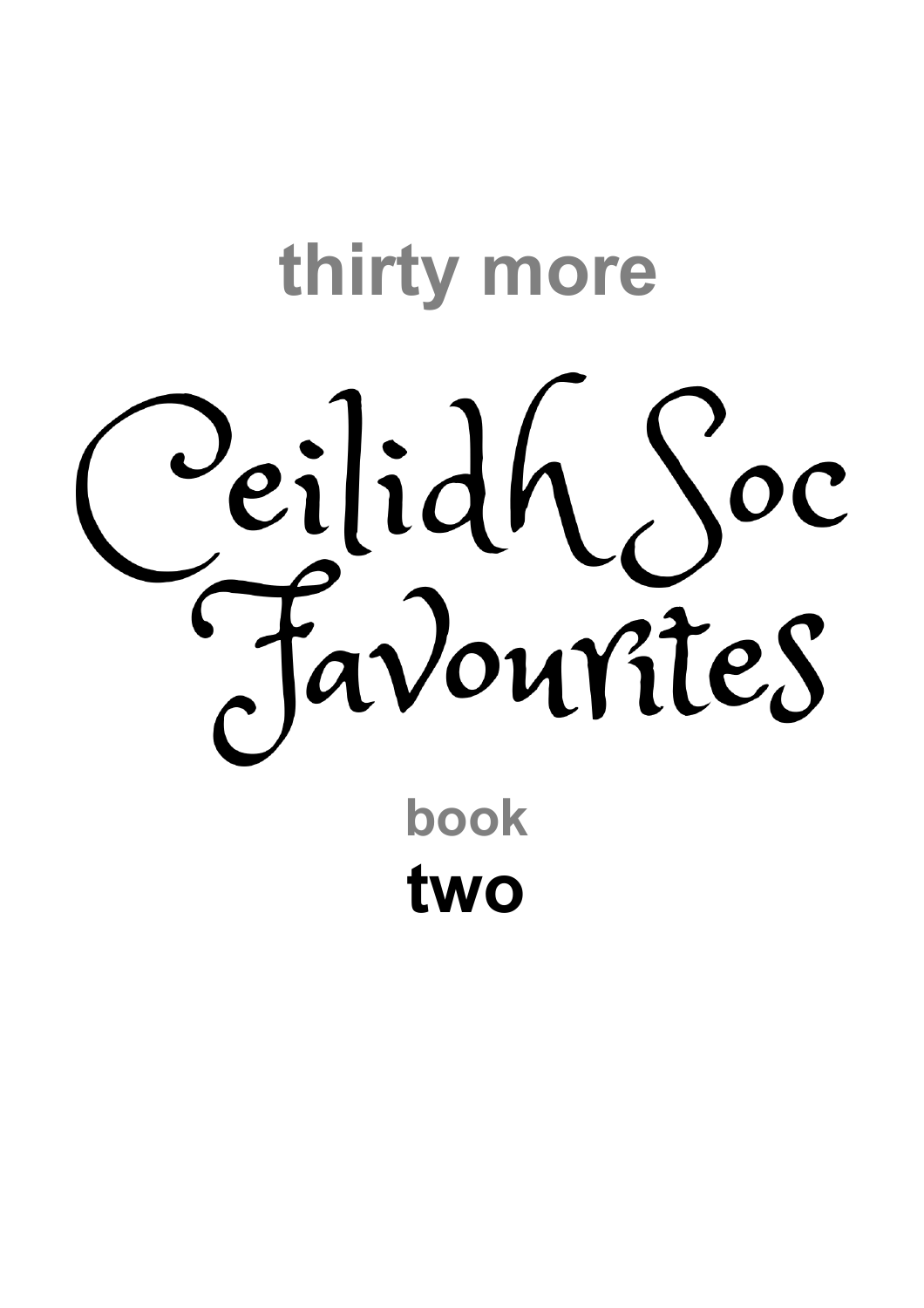## Hello Ceilidh Monsters!

Welcome to the second edition of ceilidhsoc's favourite tunes!

This book is filled with some of our favourite tunes, many of which will be played at our sessions and events.

How to Use This Book: Any way you find fun! The tunes in this book have been grouped together in sets of tunes that flow with one another, but you could learn them singly, mix them up, pair them with other tunes you know, or basically whatever takes your fancy! You don't need to learn them all to come along to our sessions.

If folk music is new to you, keep an eye out for the tunes marked with ♫as these are a bit more approachable and beginner friendly! It is worth pointing out that in folk music the dots are more like guidelines than actual rules, other players might play them slightly differently, add their own twiddly bits, or play them in different keys. Aim to be flexible when playing with others, listen to them, and you'll be just fine!

Some Session Ettiquette:

- Mute your mic! It's great to play along, but if you're at an online session you don't want your sound to over lap with the person leading the tune!

-Take turns! the person leading the session will probably make sure everyone gets a chance to be heard, but try not to lead too many tunes in a row if other people want to have a go.

-Tune Info! Where you can please share the name of the tune/s you want to play, with the key signature or tune type if possible.

-Listen! The session will be a lot more fun if you pay attention to what everyone else is playing.

-Don't be afraid to lead tunes!

# Anything Else?

If anyone wants any of these tunes transposed into a different key or clef, or access to the abc files, please message the facebook page, or contact our Music Officer.

Don't forget to check out the first set of Ceilidhsoc's 30 Favourite Tunes on www.ceilidhsoc.org

When you play dance music it's very important to play a tune that fits the dance being called. Different dances have different rhythms, and lengths.

Callers will usually ask you for 32 bar tunes or 48 bar tunes.

Types of tune:

Polkas - These are the fast gallopy tunes played at the start and the end of ceilidhs. They are rarely used for called dances and people just do their own thing when you play them.

Reels - These are one of the main things you will always be asked for if you're playing for dance. If you're a classical player experiencing the joys of folk for the first time it's worth noting that we write them in 4/4 when they really only have two beats per bar.

Jigs - Played in 6/8, these are characterised by their "skippity skippity" rhythm, and have 3 notes to a beat. If a caller asks for 32 bars it's usally fine to play either 32 bar jigs or reels, but be careful you don't mix these up with 48 bar jigs!

Slip Jigs - These are played in 9/8, and can catch you out if you aren't expecting it. If a caller wants you to play slip jigs they will specifically ask for them.

Hornpipes - These are played swung, which gives them their characteristic "hop step" rhythm. You'll quite often see them written straight, or with dotted quavers, and you're aiming for a level of swung that's somewhere in between.

Waltzes - You'll often be asked to play a waltz at a ceilidh, adding in one or two slow dances gives us all a break! Waltzes are played in 3/4, and at a much more steady and flowy pace.

Examples of all these tunes shouldn't be hard to find on youtube, and keep an eye on the facebook page for our Tune of the Week videos to watch or play along!

Rustle was feeling very helpful, and may pop up throughout this book to offer friendly advice!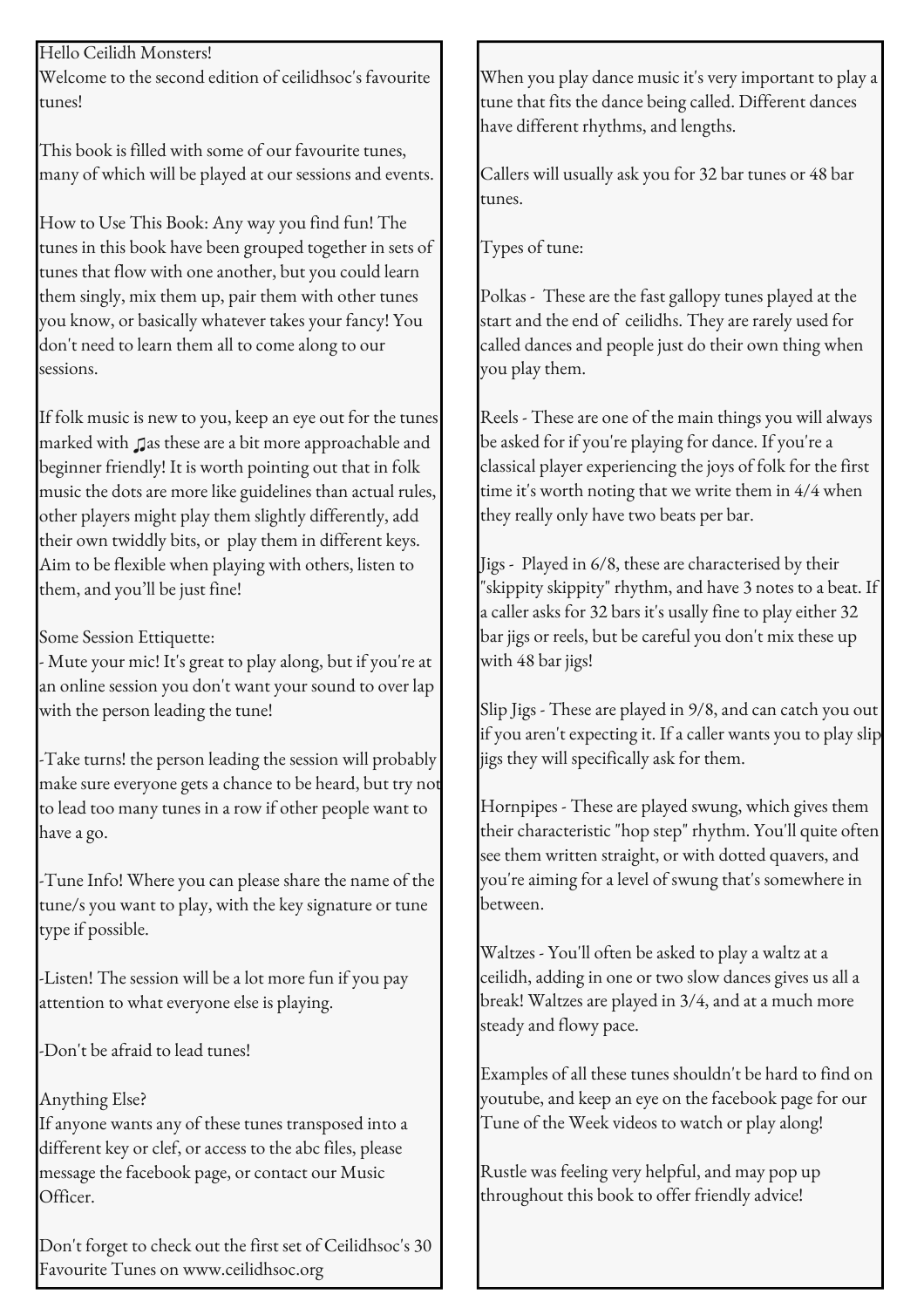Polkas Denis Murphy's Denis Murphy's



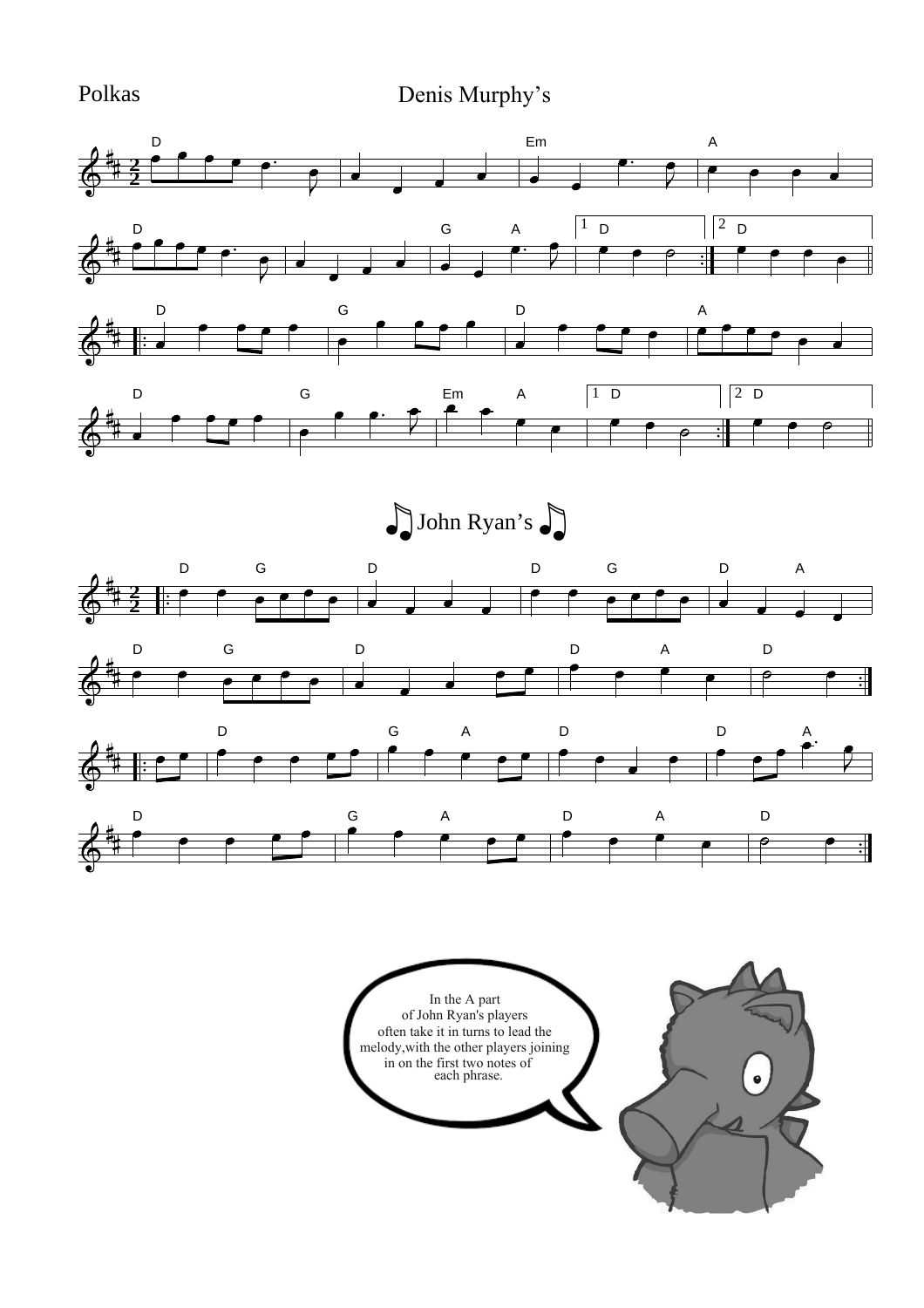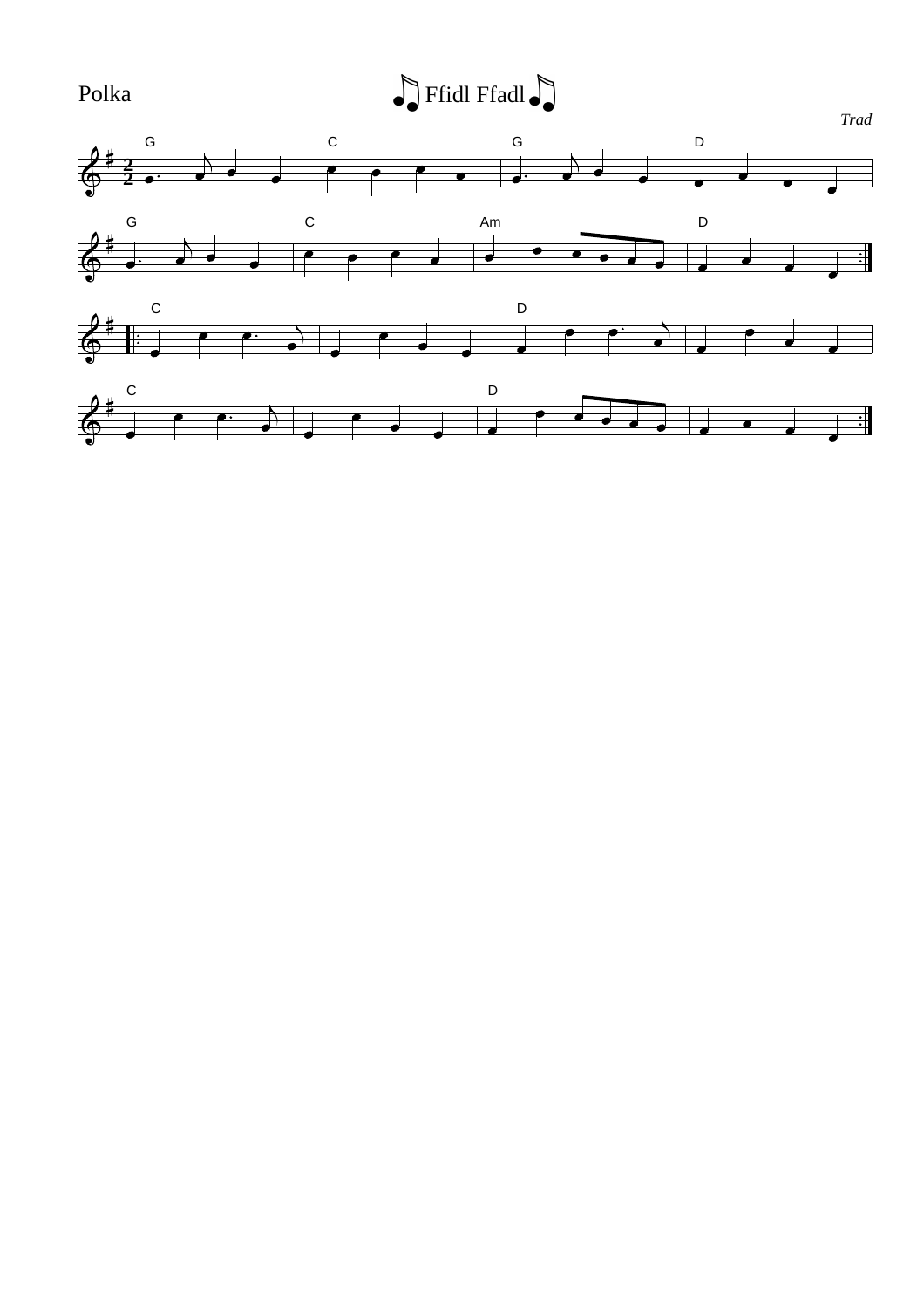32 Bar Reels  $\bigcup$ Chinese Breakdown  $\bigcup$ 

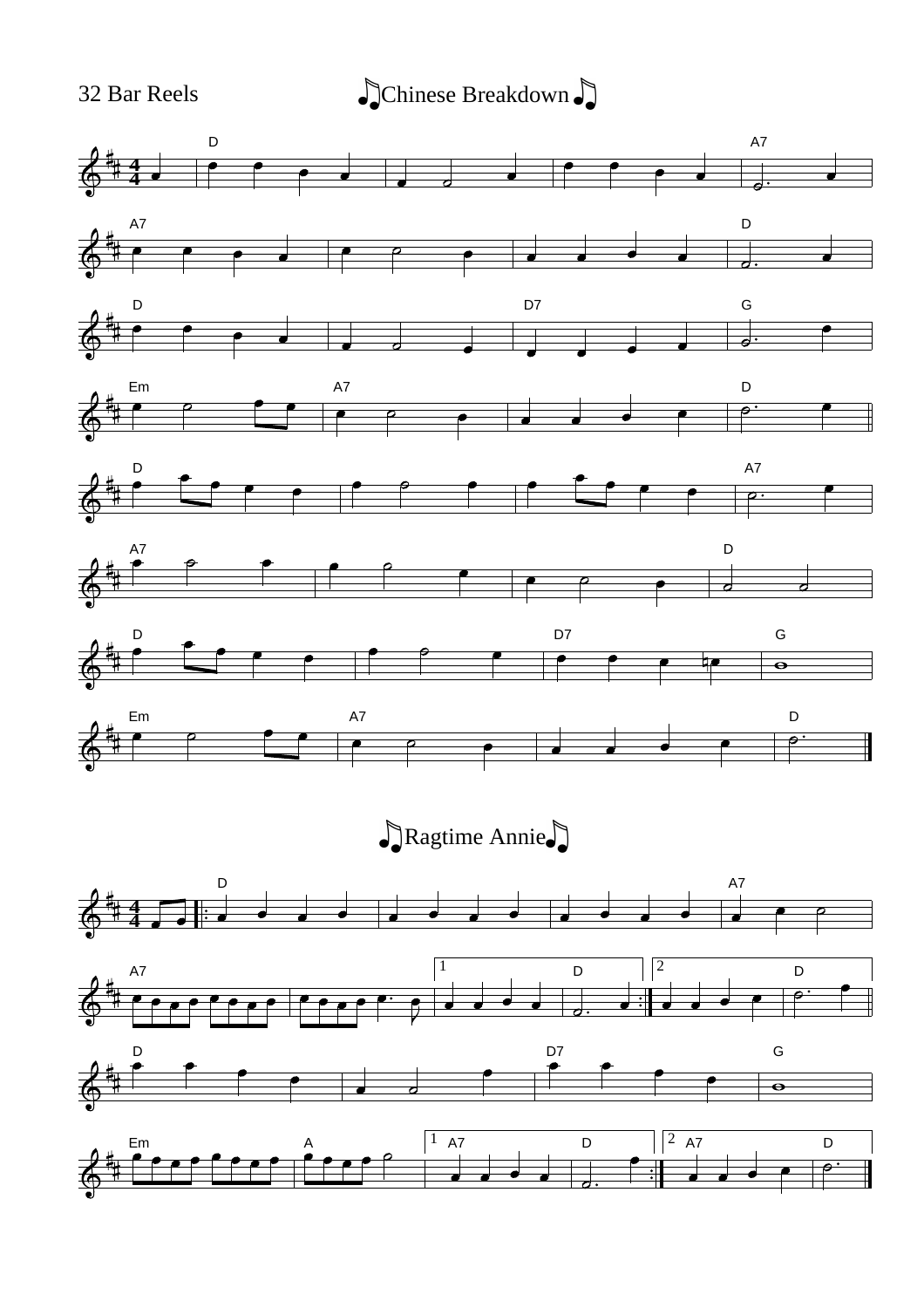More 32 Bar Reels Soldier's Joy



Morpeth Rant



You might see different versions of the B part of Soldier's Joy, but these are just different ornaments played over the same thing. Mix it up or just play your favourite!

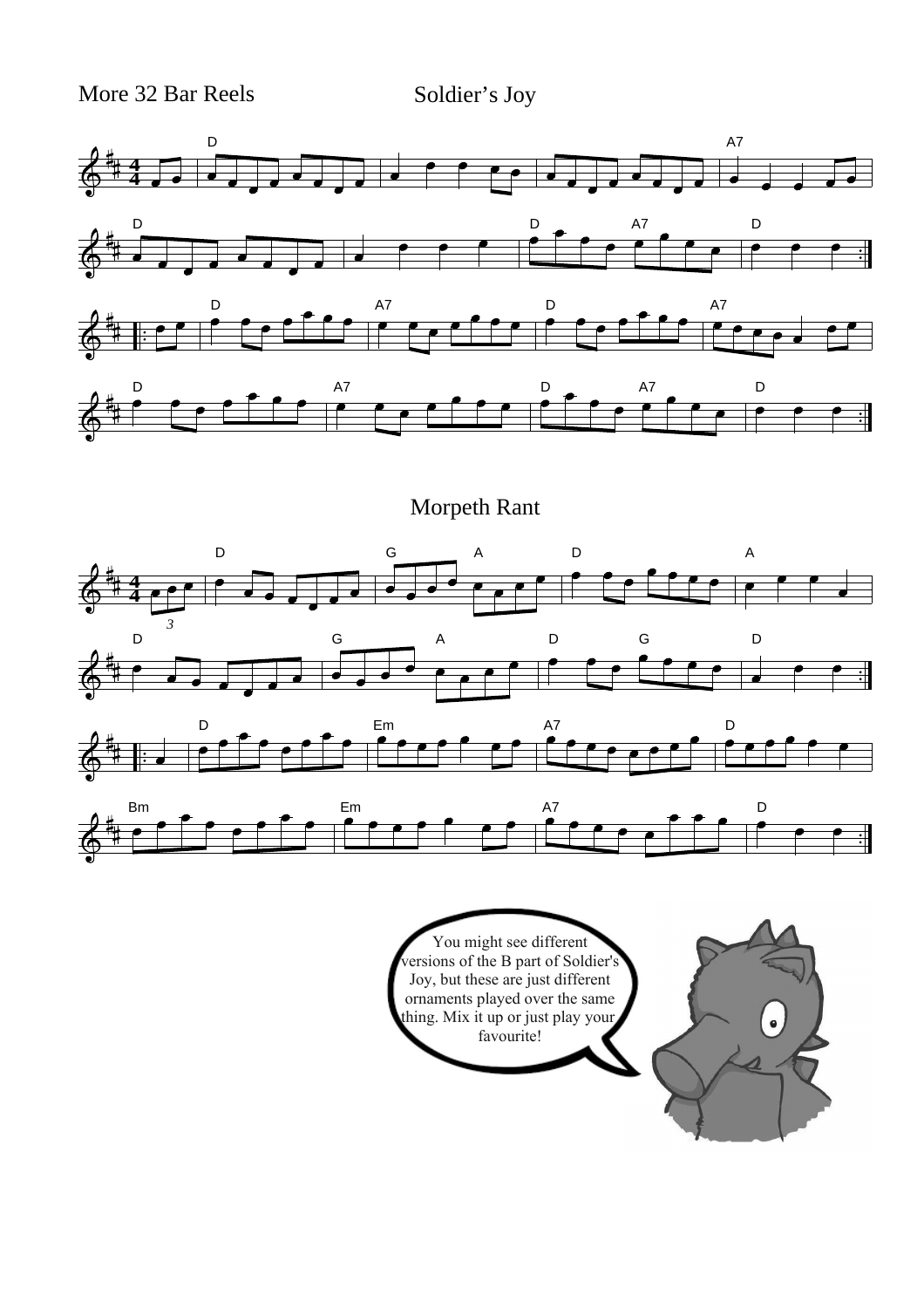Even More 32 Bar Reels Staten Island

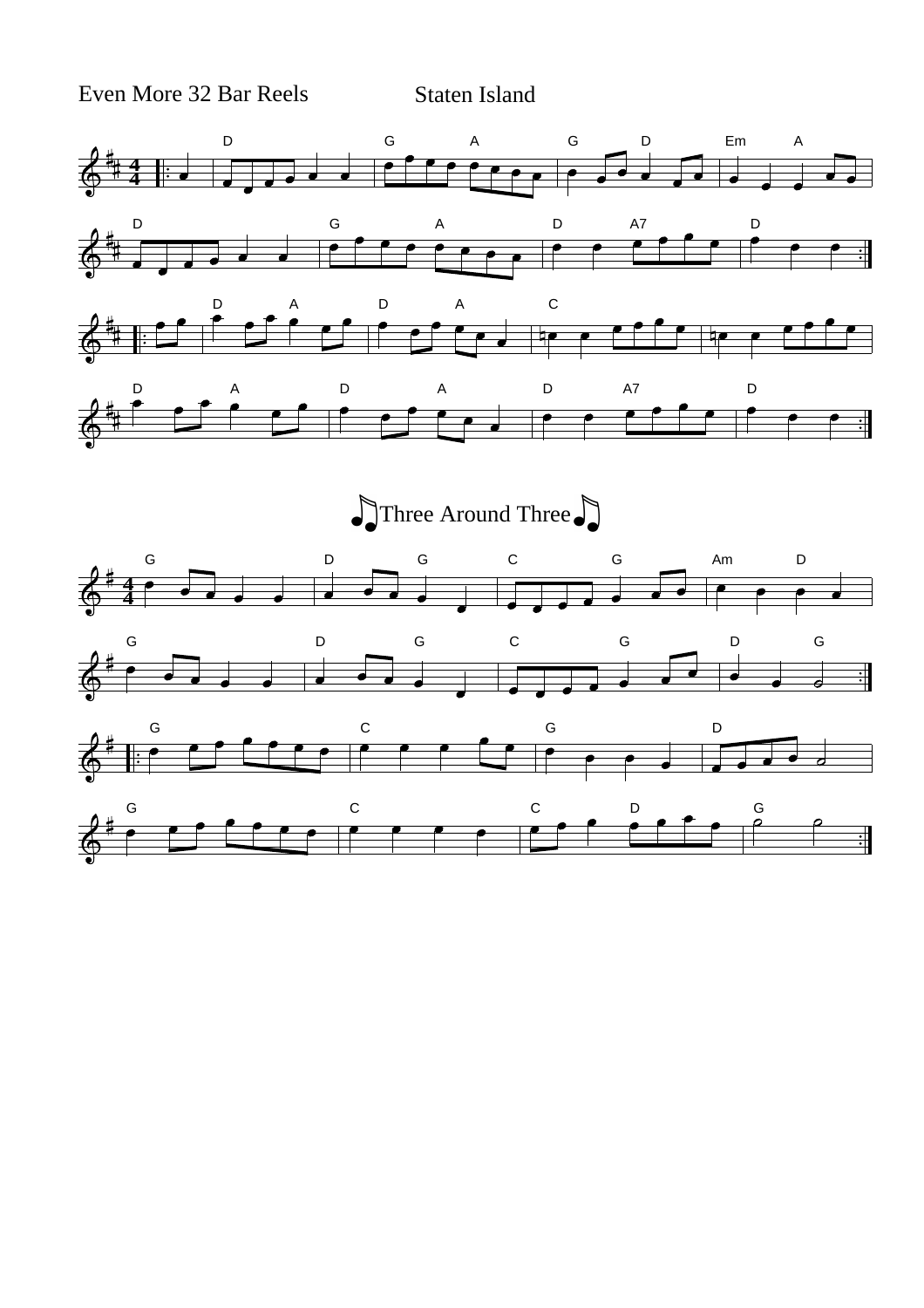32 Bar Jigs Tenpenny Bit



The Irish Washerwoman

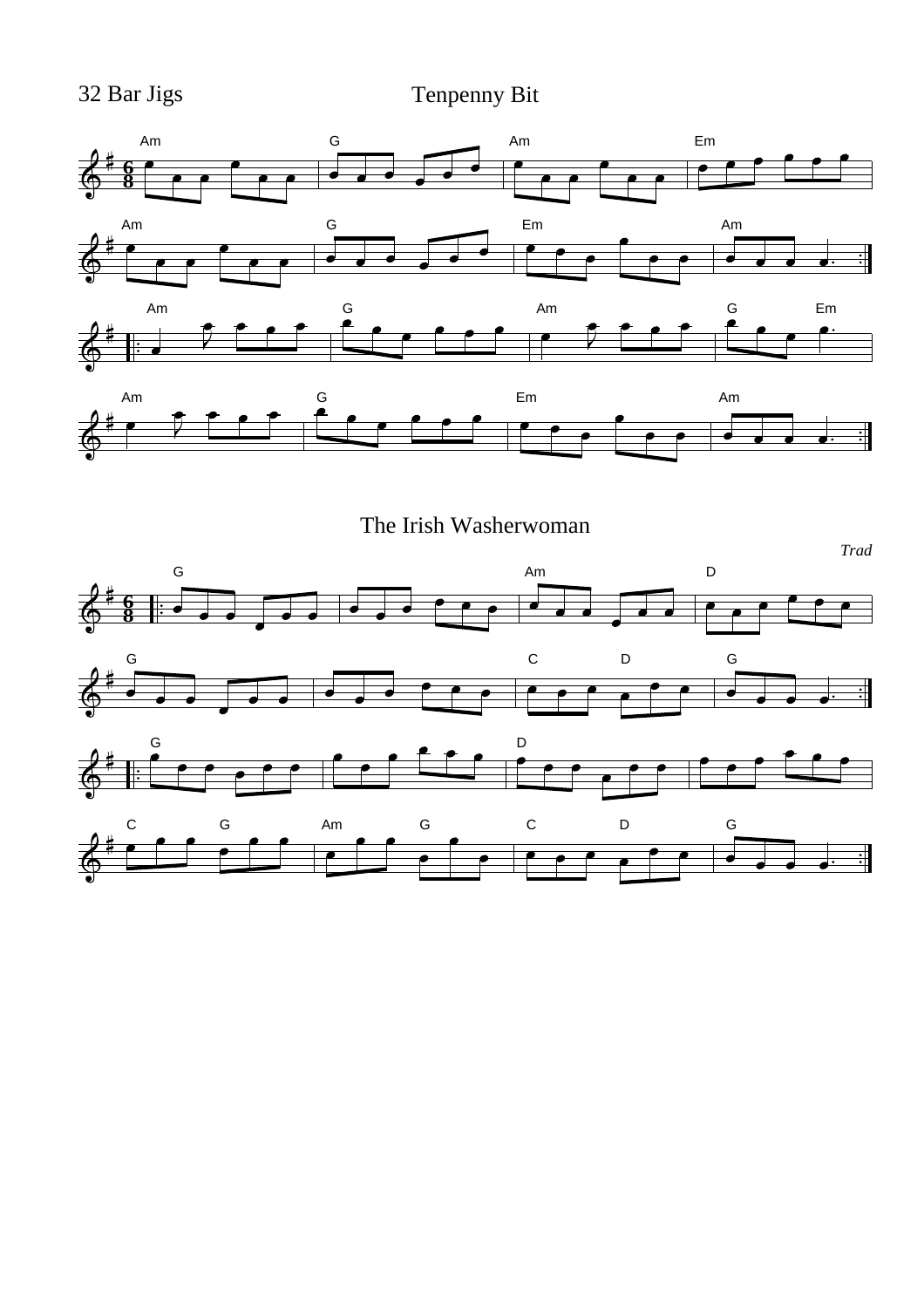More 32 Bar Jigs  $\int \int \text{The Devil's In Dublin}$ 



The Plane Tree

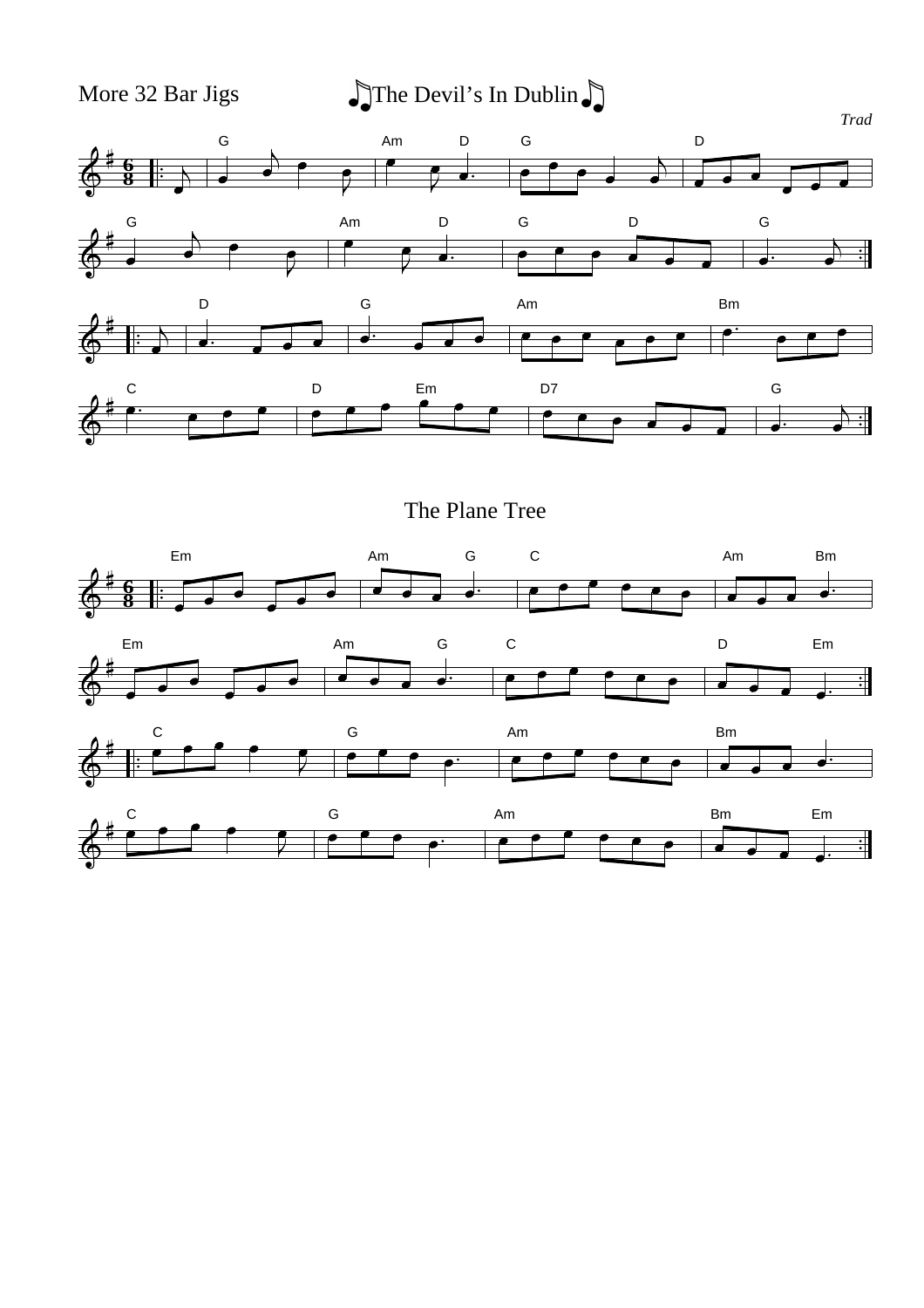Flowy 32 Bar Jigs Indian Point



The Coleraine



These are very pretty flowy tunes, and they often get played for contra too - another dance style you're likely to come across in Sheffield!

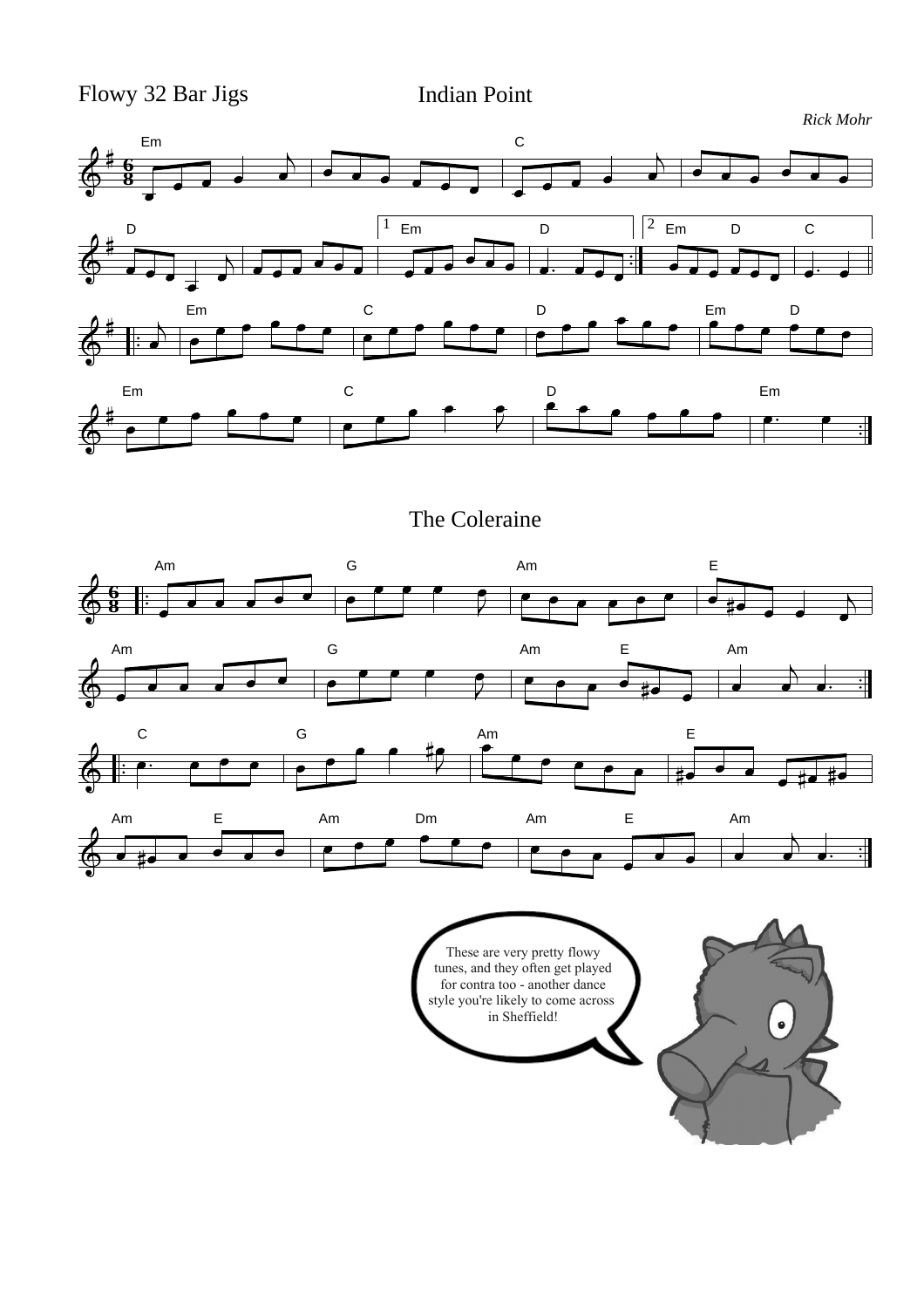

Morgan Rattler

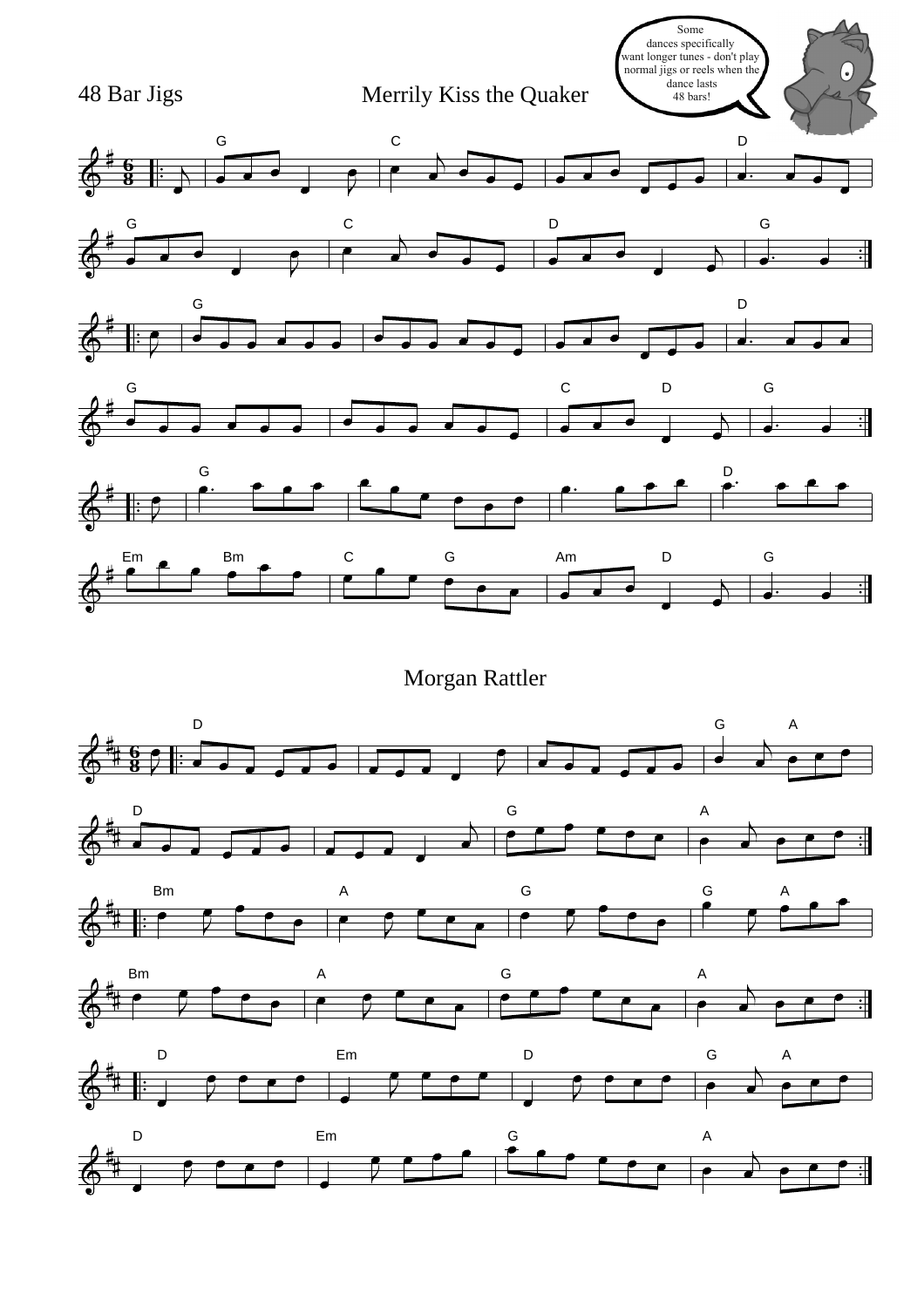More 48 Bar Jigs Dingle Regatta

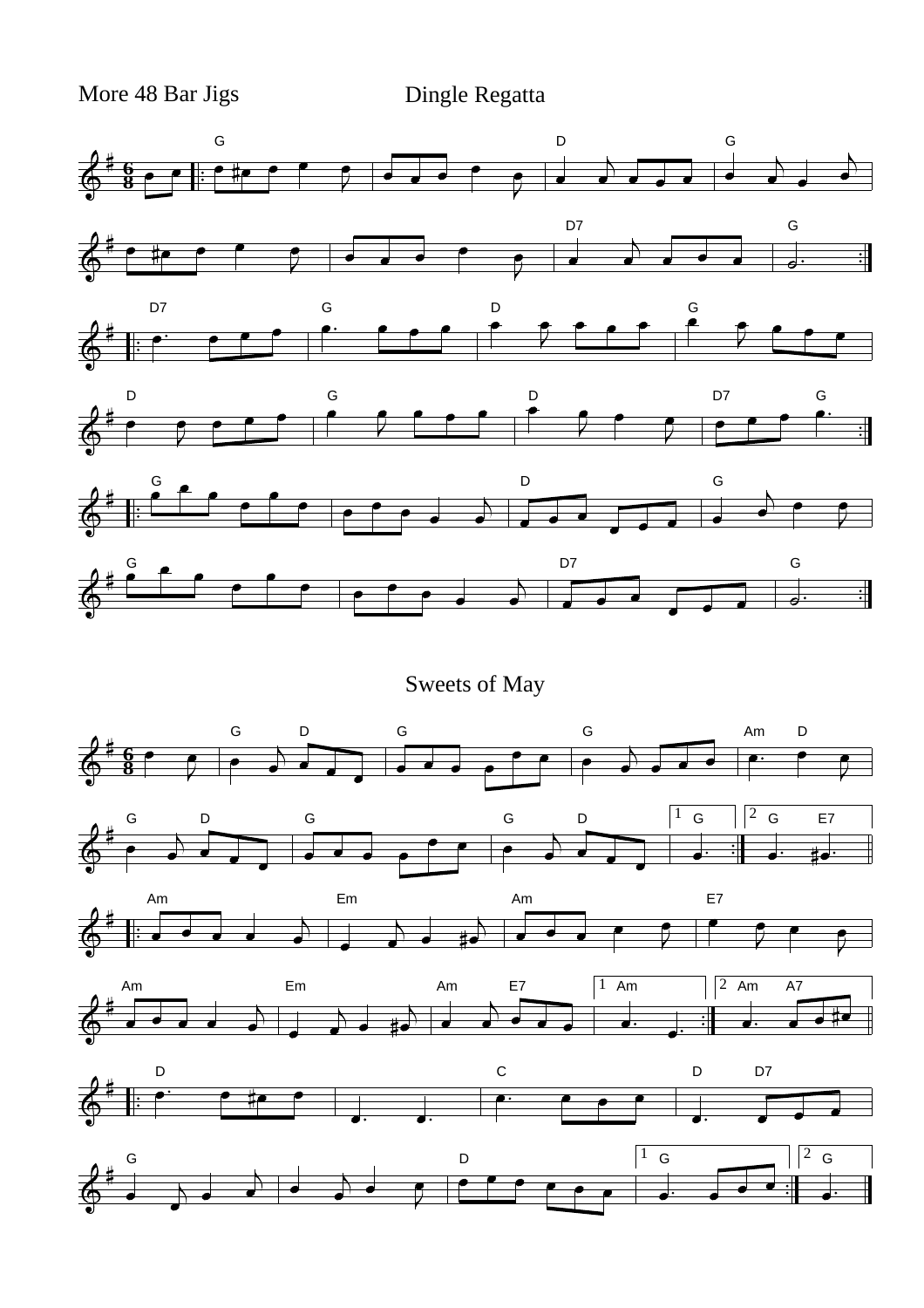Slip Jigs Mad Moll



# Foxhunter's



The Butterfly









are often played for dances that are unphrased, and don't need a specific number of bars in the tune - this means the tunes don't have to be the same length if you're playing for something like a simple Strip the Willow!

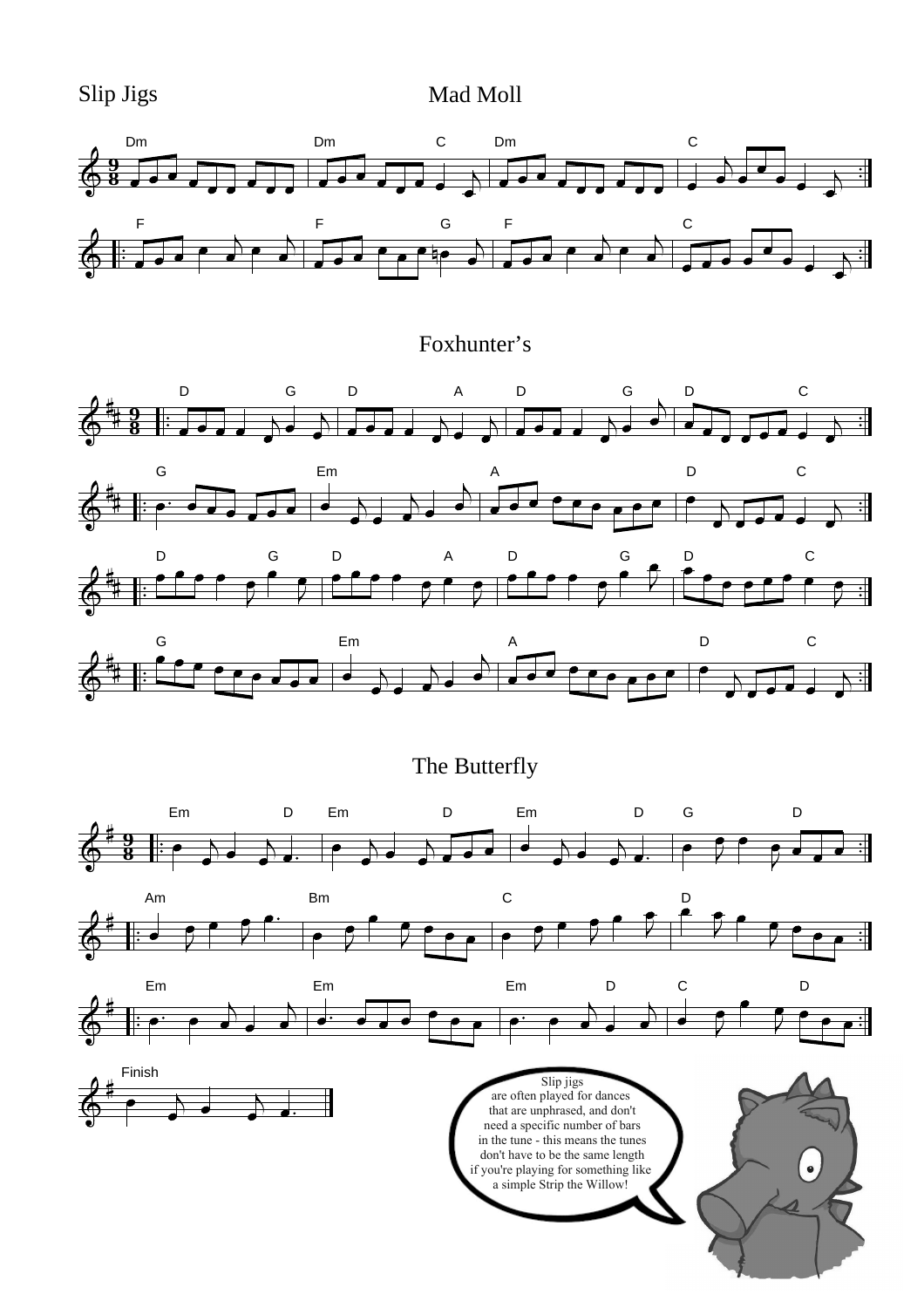Hornpipes and Allarvest Home  $\sum$ 



The Goodnatured Man



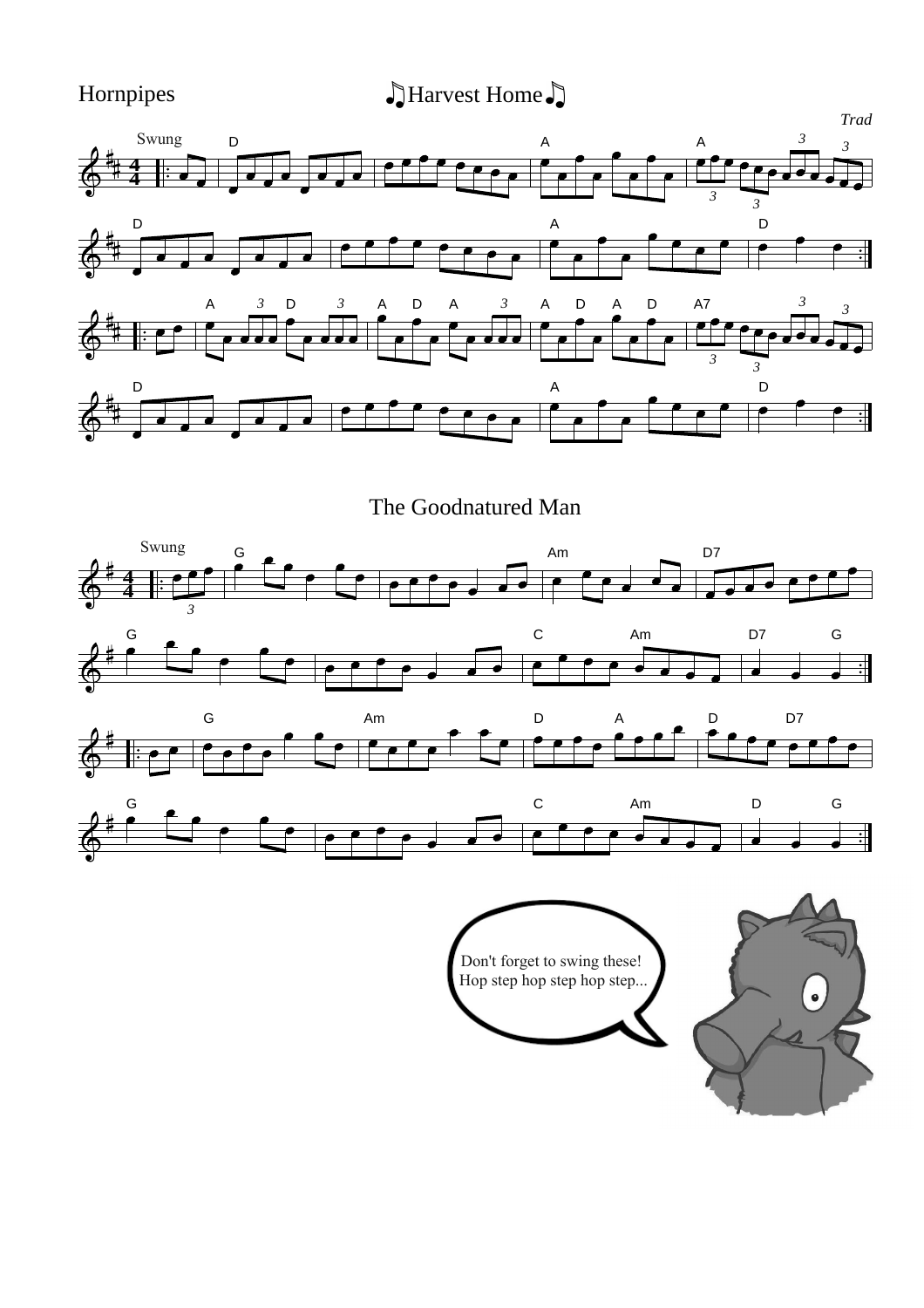Hornpipes The Rights Of Man



Linehope Lope Linhope Loup

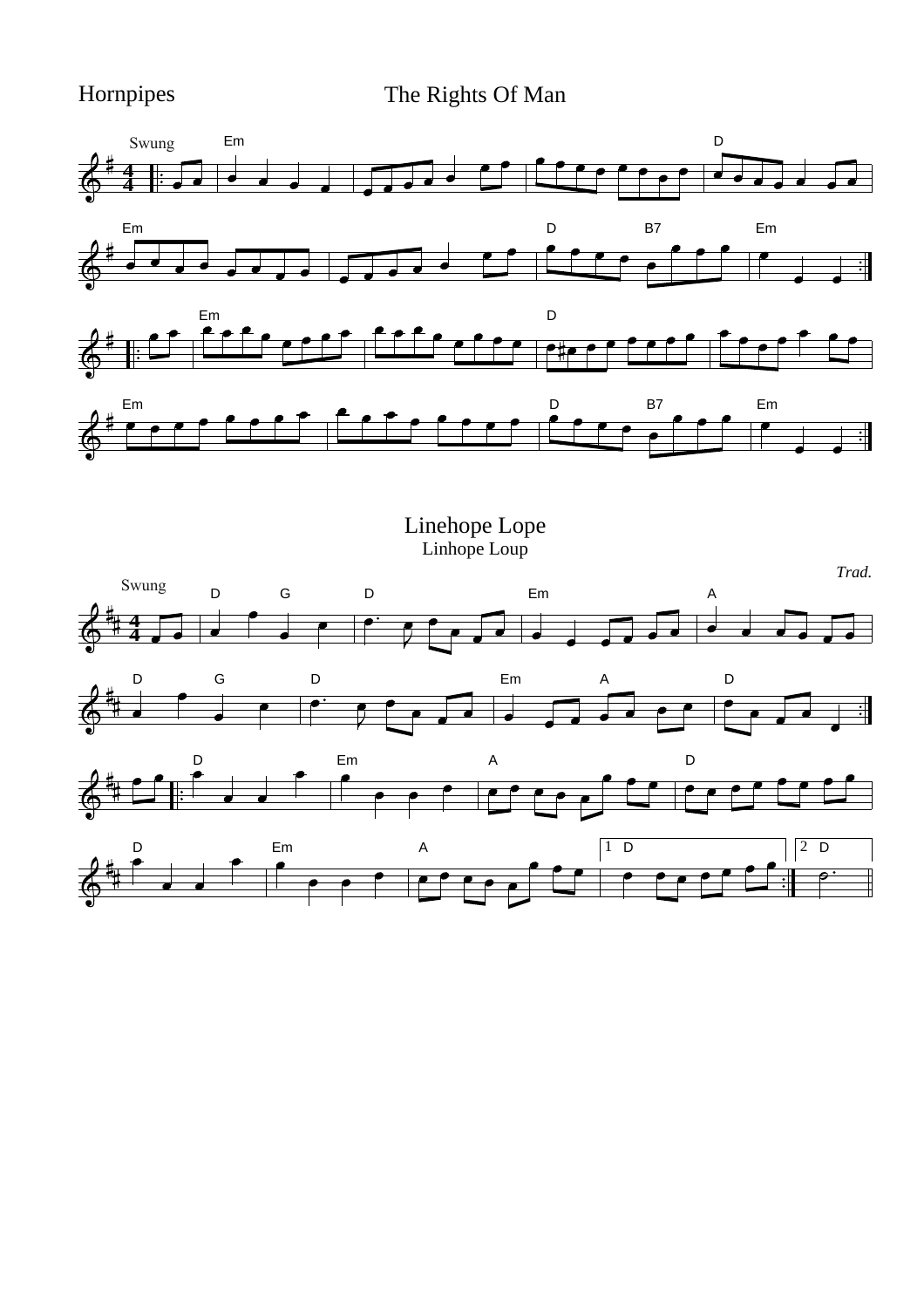Token Playford Tunes  $\qquad \qquad \bullet$  Childgrove



The Parson's Farewell